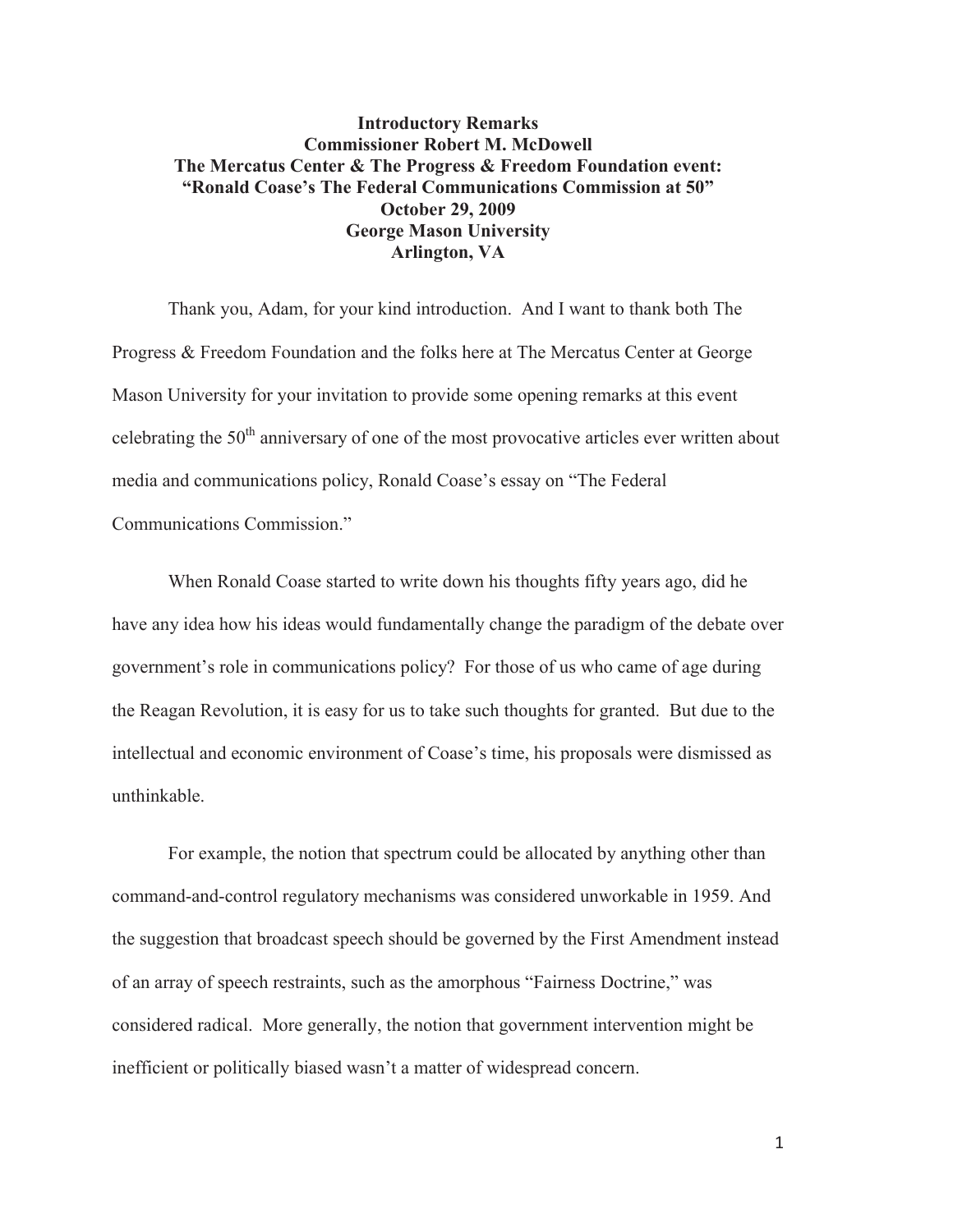Then along came Ronald Coase who fundamentally changed the debate. His work created an awareness among academics, industry analysts, and then, finally, even public policymakers of transaction costs and trade-offs in this sector and more generally throughout our economy. Coase pointed to a new way forward by illustrating the role of free markets as the more efficient means of allocating goods and services. He challenged the prevailing notion that only markets fail and only governments can correct them by asserting that public policy can distort markets in unforeseen and unintended ways, resulting in regulatory failure rather than market failure. When his ideas were put into practice in the field of spectrum allocation through the initiation of spectrum auctions in the 1990s, a revolution began that has resulted in a cornucopia of new competitive wireless networks and innovations.

Coase's words still contain relevant lessons for us 50 years later, especially as free markets and freedom of speech are under constant challenge from many different quarters.

After several decades, for example, we're still debating the potential for the resurrection of something akin to the so-called "Fairness Doctrine," even if we're not certain what the next iteration of it might be called, what platforms it might cover, or how it might be enforced. But everything Coase taught us a half-century ago about the ambiguities of public interest regulation of the broadcast spectrum remain equally applicable for today's media landscape and help us understand why it would be such a serious mistake to reinstitute this misguided doctrine, which the FCC wisely took off the books in 1987.

 $\mathfrak{D}$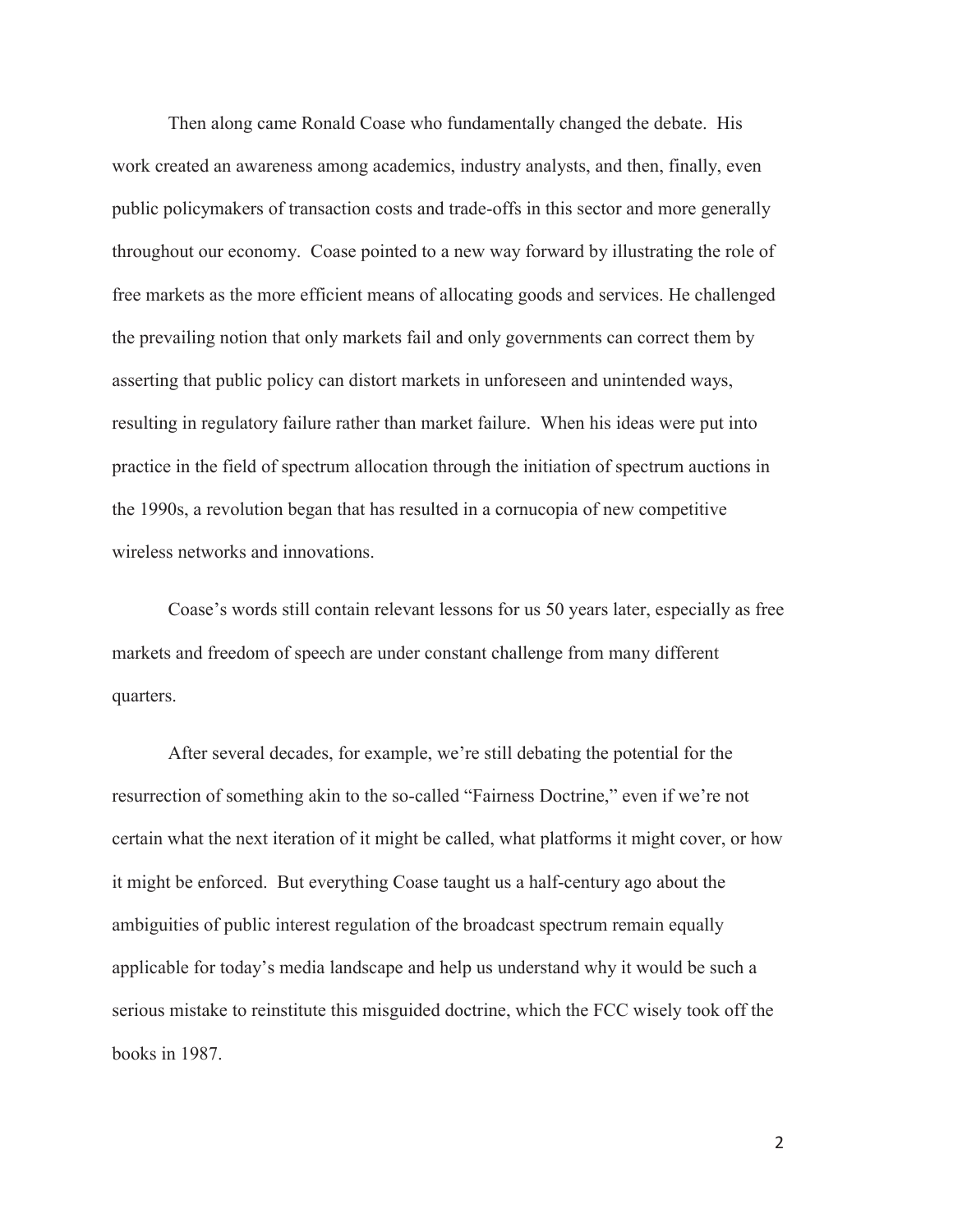Second, consider what Coase can teach us about the more recent forms of micromanagement of spectrum auctions, such as the 700 megahertz auction in 2008. Coase would have been the first to point out that, once the Commission moved back into the business of allocating spectrum among competing interest groups, unforeseen harms would arise. And, depending on how policy debates play out in the next few months, we might one day point to the open access mandates in the 700 Mhz auctions as the first step towards network management regulation of the wireless sector.

Coase's work also provides a valuable perspective for analyzing the debate over media ownership regulation. Next year, the FCC will, once again, undertake its quadrennial review of its media ownership rules to consider, among other things, what limits should remain on broadcasters, as well as newspapers, in local media markets. Although Coase contended that "spectrum scarcity" was a byproduct of regulatory failure, not market failure, the scarcity rationale continues to serve as an increasingly creaky foundation for ownership regulations. Just read Justice Thomas' concurrence in the *FOX* indecency decision. The ongoing reliance on this rationale is especially vulnerable to challenges in light of the explosion of new media platforms and outlets. And if one takes into account the fact that scientists tell us that spectral efficiency doubles every two and a half years and, as a result, we are two trillion times more spectrally efficient today than when radio was first invented, coupled with the promise of new technologies coming over the horizon that will squeeze even more capacity out of the airwaves, the concept of "spectrum scarcity" is likely to become harder to defend.

3